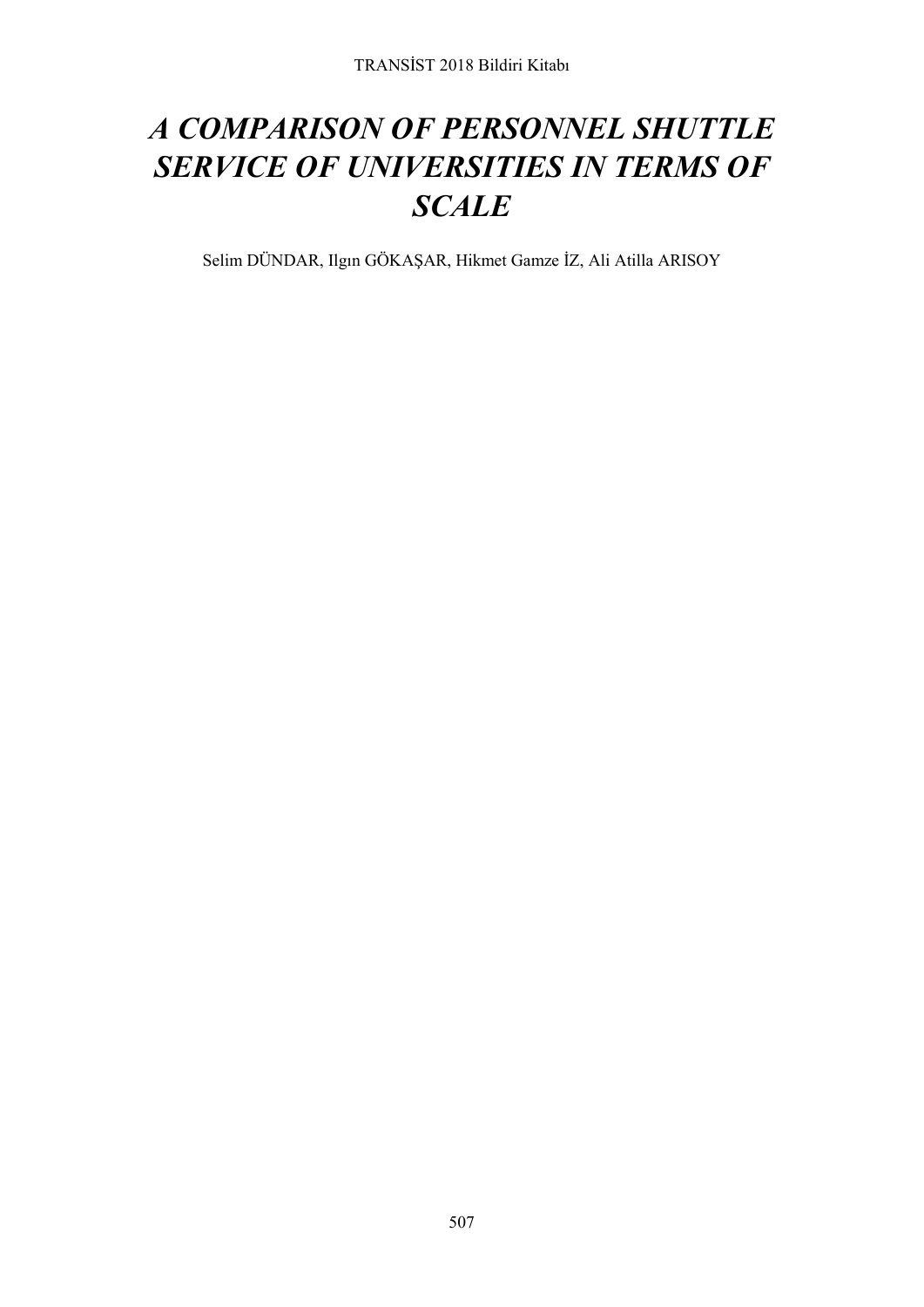## **A COMPARISON OF PERSONNEL SHUTTLE SERVICE OF UNIVERSITIES IN TERMS OF SCALE**

*Selim DÜNDAR[1](#page-1-0), Ilgın GÖKAŞAR[2](#page-1-1), Hikmet Gamze İZ [3](#page-1-2), Ali Atilla ARISOY[4](#page-1-3),*

## **ABSTRACT**

*Personnel shuttle system satisfies the transportation demand of the working citizens in high numbers and free of charge. The service is offered by both private and public working places for their employees. This mode of transportation is very common in the Middle Eastern countries as well as the US but not as much in European countries. However, these services also cause a significant amount of traffic congestion in the city especially near business districts and city centers. Therefore, the number of vehicles used in this system must be minimized and the route of these vehicles must be optimized. The scale of this system is an important factor for the optimization process. In this study, the personnel shuttle services of Bogazici and Istanbul Okan University were investigated and comparisons, in terms of scale, were made. It was determined that as the number of employees of a workplace increase, the number of route options also have to increase while other workplaces with less employees can offer more limited route options. Also, the size and capacity of the shuttles significantly differ between the two samples.* 

**Keywords:** Traffic Engineering, Transportation Planning, Route Design, Capacity, Shuttle Services

## **INTRODUCTION**

The number of vehicles increasing in the city intensifies the daily traffic and consequently affects the quality of life negatively [1]. Public transport systems provide economic and environmental benefits as well as reducing traffic jams by reducing the number of vehicles [2, 3]. This type of transportation is an important solution especially for the city centers of the crowded metropolises [4].

As of 2018, Istanbul is the highest populated city of Turkey with a population of 16 million [5]. Istanbul, that has the  $6<sup>th</sup>$  busiest traffic in in the world, causes an average of 46 minutes a day and 175 hours a year spent more in the traffic. These delays increase further in the morning and evening hours and can reach up to 91% longer travel times [6]. Istanbul, which has an important place in the business world, causes considerable economic, social and environmental problems as a result of the accumulation of delays experienced by passengers every day throughout the year.

Personnel services are a type of private public transport which is used widely by companies that employ many people. These services consist of different sized vehicles, depending on the location of the work place, employees' residence addresses and so on. Since each vehicle is larger than a standard private vehicle, it can cause traffic jams in the city center, especially during peak hours. Although these services are a useful solution for certain workplaces, they can under some circumstances damage the overall traffic. For this reason, reducing the number of these services, providing the right capacity and finding the best route is an extremely important step for both employees, employers and general traffic. If this work is done by many companies, it is expected that the number of vehicles in the traffic will decrease and traffic congestion will improve.

<span id="page-1-0"></span> $\overline{a}$ 1 Selim DÜNDAR, İstanbul Okan University, Engineering Faculty, Civil Engineering Department, Istanbul, Turkey[, selim.dundar@okan.edu.tr](mailto:selim.dundar@okan.edu.tr)

<span id="page-1-1"></span><sup>2</sup> Ilgın GÖKAŞAR, Boğaziçi University Engineering Faculty, Civil Engineering Department, Istanbul, Turkey, ilgin.gokasar@boun.edu.tr

<span id="page-1-2"></span><sup>3</sup> Hikmet Gamze İZ, İstanbul Okan University, Engineering Faculty, Civil Engineering Department, Istanbul, Turkey[, hgamze.iz@gmail.com](mailto:hgamze.iz@gmail.com)

<span id="page-1-3"></span><sup>4</sup> Ali Atilla ARISOY, Boğaziçi University Engineering Faculty, Civil Engineering Department, Istanbul, Turkey, [aliaarisoy@gmail.com](mailto:aliaarisoy@gmail.com)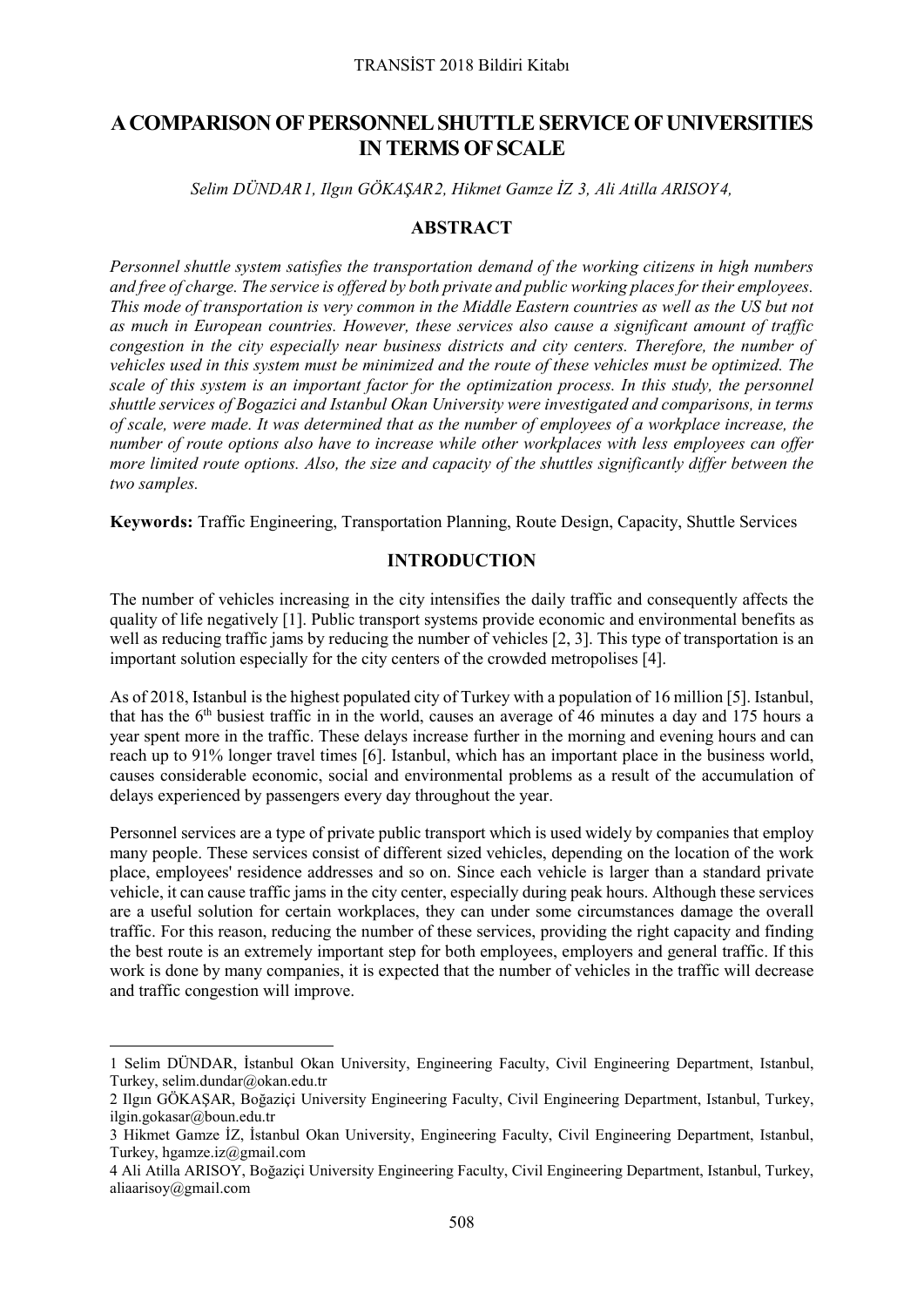### TRANSİST 2018 Bildiri Kitabı

There are two different methods in the literature related to the routing problems. In the first one, as in the case of cargo companies, the demand and the service that should be provided change every day, and accordingly different routing should be made each day (even many times in a single day) [7]. However, once a student or staff shuttle services are arranged, they provide the same service for the same demand every day for a certain period of time. However, service lines, capacities and times are revised depending on the change of demand [8].

It is not possible to satisfy all users at the same level in the service sector, especially when different users need to be given similar services at the same time. The reason for the emergence of multi criteria decision making (MCDM) methods was basically this point. There are a number of MCDM methods that take the views of stakeholders in a system, the importance they give to the criteria or the weight of the criteria into account and new ones are still included in the literature. The determination of the routes of personnel shuttle services can be considered as a multi-criteria routing problem.

Undoubtedly, the quality of the services provided by the personnel shuttle services is evaluated according to different criteria by different stakeholders of this system. While the time spent in the service vehicle and the distance of the service route or stop to their destination are an important factor for users of the system, for the service providing company, the length of the routes, the number and the size of the service vehicles gain importance. These importance levels can differ between the varios stakeholder groups and also they can be evaluated differently by different individuals within the same stakeholder group. Furthermore, the negative effects of the service vehicles on the environment (eg image, sound and noise pollution) are another criteria that should not be ignored. For these reasons, planning and optimization of service lines requires a multi-criteria evaluation.

## **ANALYSIS**

The existing personnel shuttle service system of Boğaziçi University has 61 vehicles. These vehicles travel a total of 3460 km of roads (roundtrip) in one day. According to the surveys conducted previously with the employees in the campus, the reasons for avoiding the usage of this system although being registered into it were mainly the routes and the times of the services being not suitable and/or useful and the preferred alternative transportation way being much faster.

Istanbul Okan University provides service to its employees working in Tuzla Campus with 24 shuttle service lines. These vehicles cover a total of 868 km of road (roundtrip) in one day. Istanbul Okan University Tuzla Campus is located far from the city center (Figure 1). There is only one bus (KM28) line and a minibus line as a public transport line to the campus. For this reason, employees mainly use the personnel service and/or their own private vehicles to reach the campus. Therefore, routes for both universities should be organised and improved according to registered personnel.

In this context, it was decided that the actual address information of the administrative and academic staff using the services and the realization of the study by taking this address information into consideration would be the most important factor in its success. Then, the General Secretariat has obtained the information of the employees who use personnel shuttle service from the Human Resources and Administrative Affairs units. Then, these people were first called from their internal phones and then from their personal mobile phones, the address and the service information was checked and updated if necessary. At this stage of the study, the people who declared their quittance from the institution were removed from the list and the current information of the ones who had the address and service changes were taken. In addition, some people need to specify their requests and complaints about service lines and these opinions have been carefully noted. During the process until the completion of the study, the current information of the people who are known to have joined or quitted the institution as well as people with known address changes are included in the project scope. In addition, the address and service information of the people who have not been reached either internally or mobile phones have been accepted as current. As a result, the study was carried out with the data of 1166 people for Boğaziçi University and 594 people for İstanbul Okan University.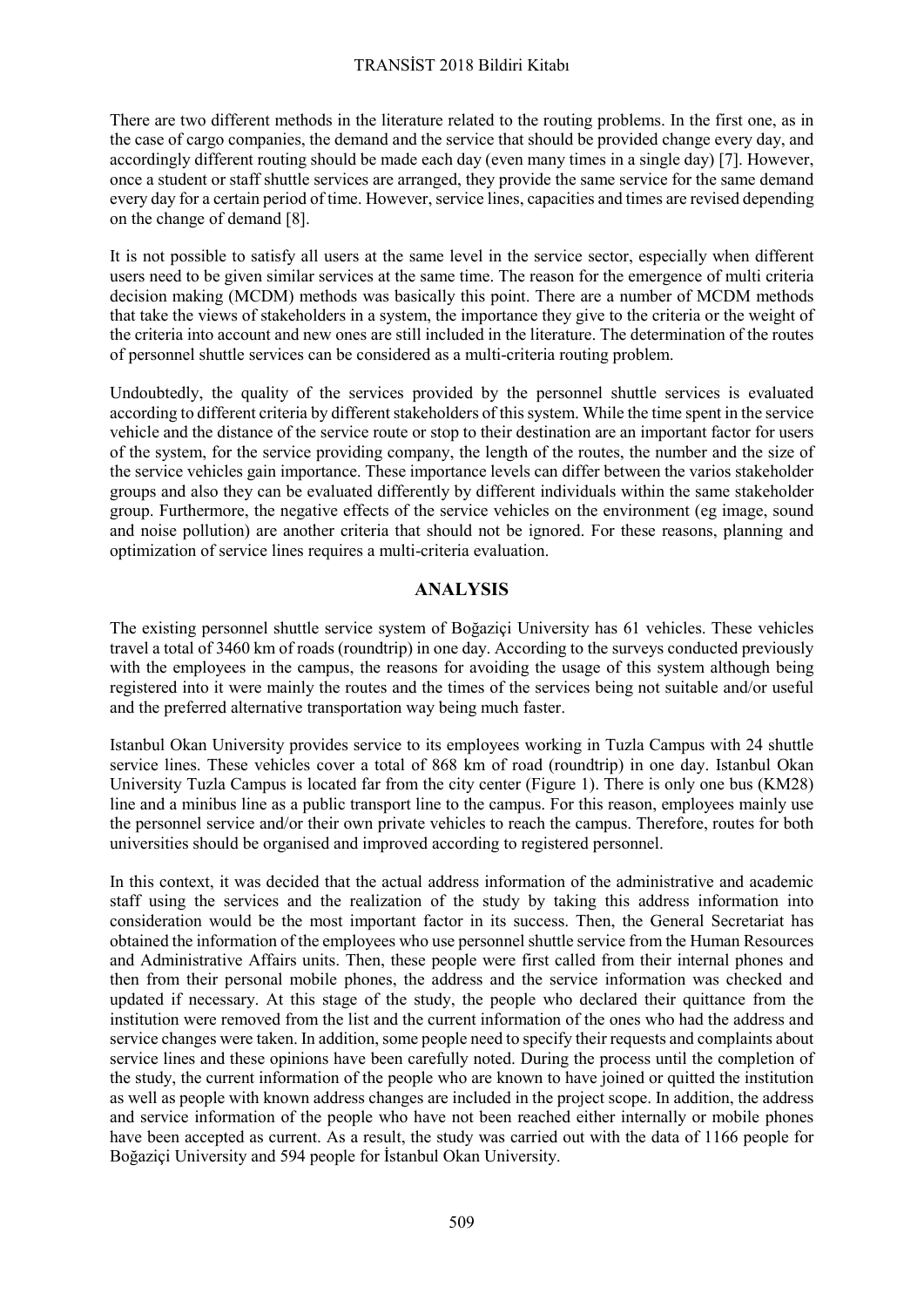

**Figure 1: Location of Istanbul Okan University Tuzla Campus**

After verifying the address data, each of the service users is assigned a separate code number. The numbers that make up the thousands or hundreds digits of the code assigned as a 3 or 4 digit number indicate the service number, and the digits forming tens and ones indicate the person code that uses a particular service. For example, code 713 shows the 13<sup>th</sup> person using service 7 and 1402 shows the 2<sup>nd</sup> person using service 14. After each service user has been coded with a separate number, the name data has been deleted from the records and the evaluations have been made through these assigned code numbers.

In the next phase of the study, the addresses of each user were identified using the map services of Google and Yandex companies and their coordinates were determined. After the determination of the coordinates, the addresses of the users are deleted from the records just like their names. The specified coordinates are individually set and marked on the Google Earth program. During marking, persons are identified with a pin indicating the service number they use and the codes assigned to them. Figure 2 shows the location of personnel shuttle service users of Boğaziçi University, while Figure 3 shows a sample for the marking process.



**Figure 2: Location Of Personnel Shuttle Service Users Of Boğaziçi University**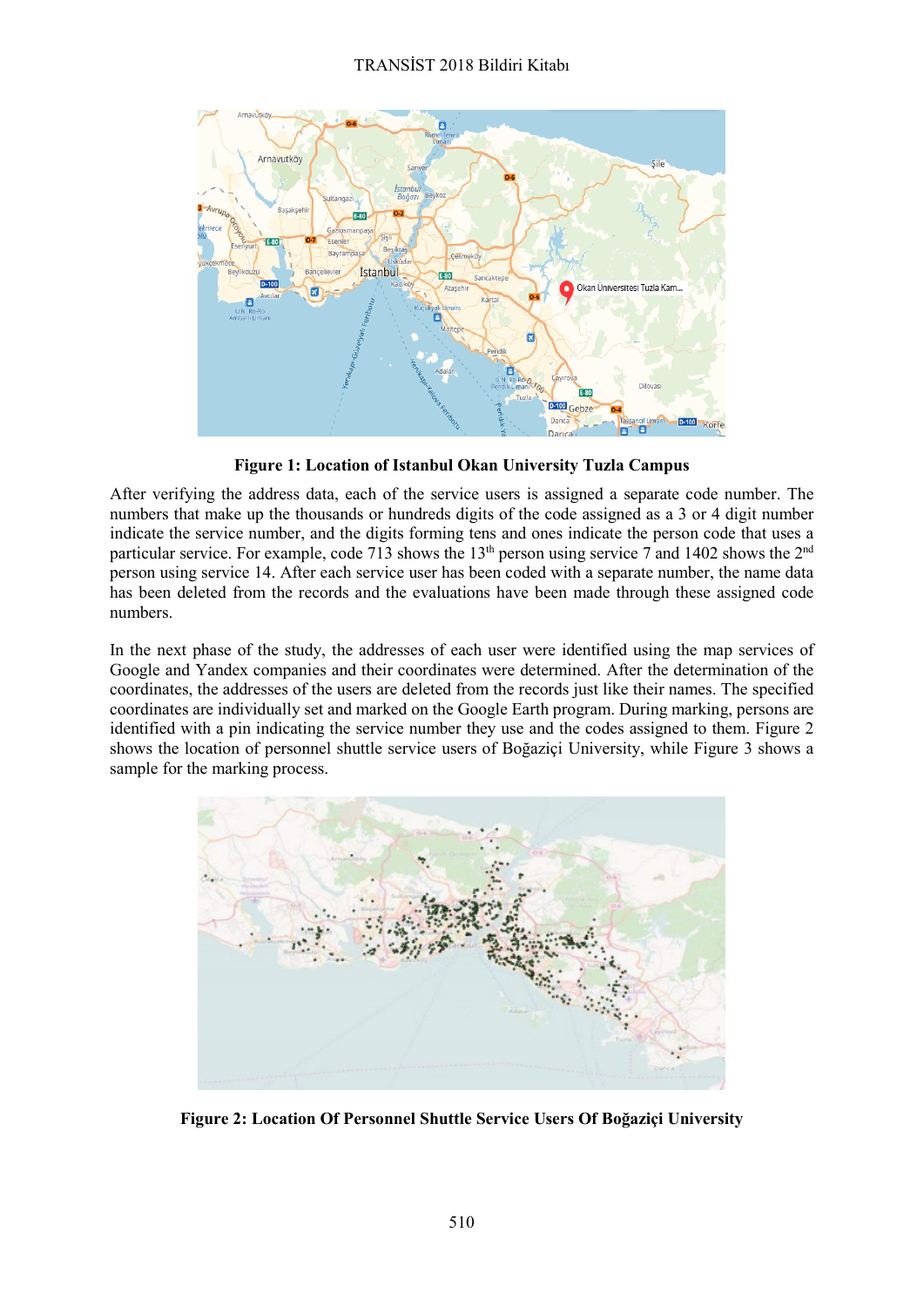

**Figure 3: Marking The Location Of Personnel Service Users Of Istanbul Okan University On A Digital Map**

After determining the current status of services, an intuitive method was developed to improve service lines. According to this method;

- First, service users were clustered and the services used by people in close clusters were examined.
- Then, services using the same route were identified and evaluated together.
- Average traffic conditions were examined and, it was determined that except for very exceptional conditions the service vehicles reached the destination fastest using the main roads. For this reason, service routes were arranged to use the main roads as much as possible.
- When the service vehicles using the same route were investigated, the conditions of combining vehicles with low passenger demand and capacity were examined.
- Then, the conditions of service vehicles using the same route to serve different stops were examined. For example, it is planned that a personnel shuttle service would not receive passengers after a certain point and other service(s) will be served to the passengers following that point.
- Then the condition of dividing shuttle services with high number of passengers according to the location of the people and if possible transferring some passengers to another service vehicle was examined. In some circumstances, it was proposed to create new lines by taking into account the requests and suggestions of the users.
- Finally, alternative routes where service vehicles can pass closer to the passenger clusters and alternative routes that shuttle services can take in a shorter time have been identified. At this stage, some of the service lines were shortened and some passengers were advised to use other services. In this case, it was also proposed to extend the routes of some service lines.

A second alternative solution was also developed for Boğaziçi University only. The system is basically based on the principle that all personnel who are located within 1 km of any metro or metrobus stop or at the same distance of the bus lines passing through the University, to come to the university by using these public transportation vehicles or by using the services starting from some specific centre points. Areas of influence, one of the most important parameters of public transport systems is defined by American Public Transport Association (APTA) as the area within a certain distance of public transport stops and has a high potential for providing passengers [9]. The radius of this area of influence was chosen as 1 km to be a walkable distance in Istanbul. Passangers that are residing in the area of influence of M2 (Yenikapı-Hacıosman) and M6 (Levent-Rumeli Hisarüstü) metro lines, 559C (Taksim-Rumeli Hisarustu) and 43R (Kabatas-Rumeli Hisarustu) bus lines and between the Halıcıoğlu and Zincirlikuyu stops of the metrobus line were decided to come directly to campus using the public transit lines.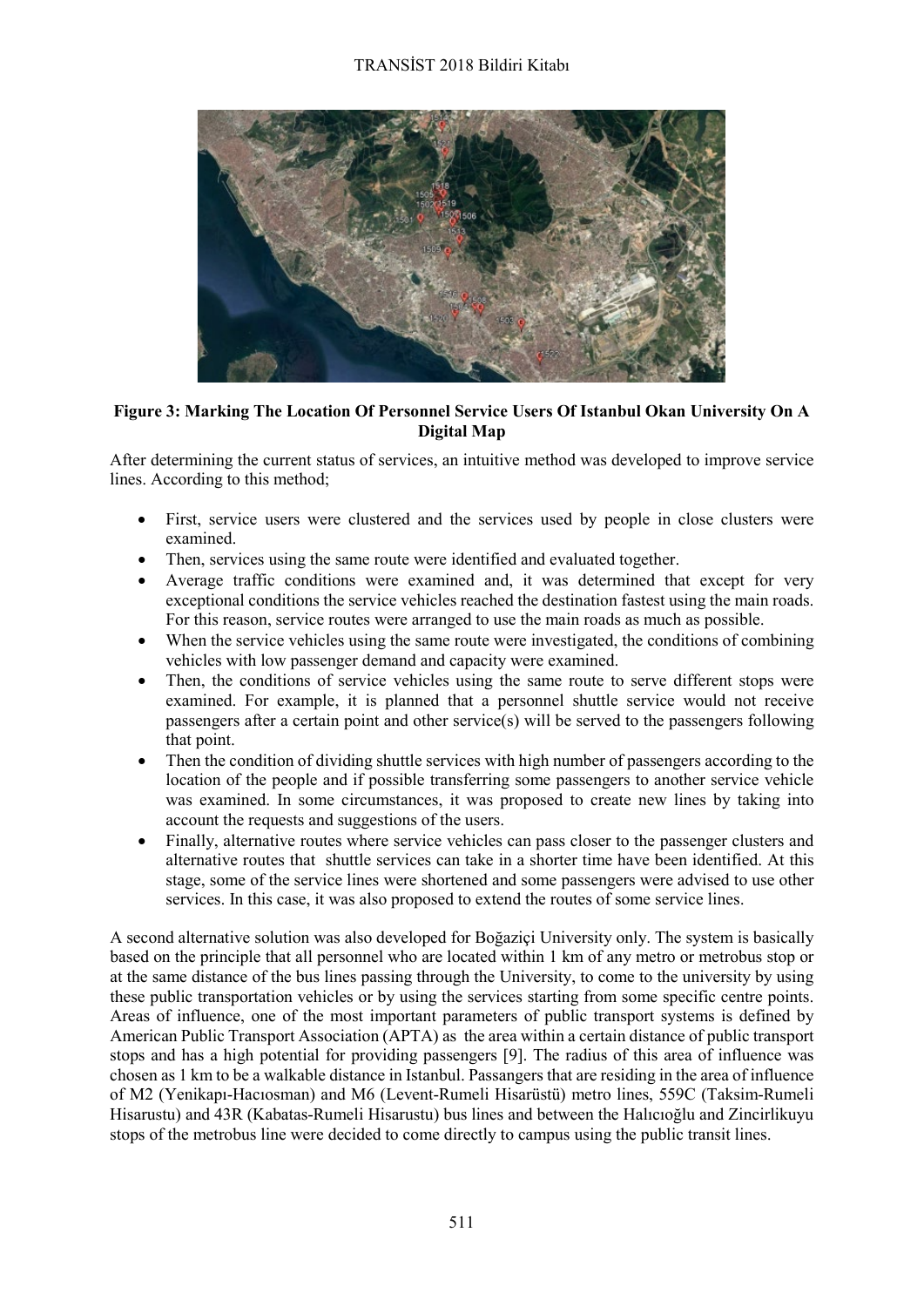#### TRANSİST 2018 Bildiri Kitabı

The center point system is proposed as an alternative system, instead of bringing all personnel from their houses to their working place. The personnel will be brought to the central points to be built in the densely populated areas, if possible with their own means (public transport, walking etc.), if not by small service vehicles. All employees that need to be collected here, when they are ready, will be taken to their work places using large shuttle service vehicles (buses). The main purpose of the central point system is to reduce the number of kilometers traveled by these services rather than by decreasing the number of services, and also to reduce the negative effect on the main arterials due to this decreament. If this system is also used by other institutions, it is thought that it will create a positive trend especially in the vehicle traffic in the main arterials.

## **RESULTS**

Urban traffic of Istanbul causes very long delays to all passengers, especially during the evening peak hours. In order to solve this problem, the number of vehicles in the traffic should be reduced and public transport systems should be expanded. Thanks to the proposed method 61 personnel services of Boğaziçi University were reduced to 43. In the current system, the total distance covered by the vehicles is 3460 km, while the suggested method of improving the routes, has decreased it to 2626 km. Alternative methos decreased it even more to the 2092 km by using public transportation. The main important point is to decrease number of vehicles entering the city center traffic.

24 service lines serving to Istanbul Okan University Akfırat Campus were tried to be improved in a way that provides benefits for both users and operators by using a heuristic method developed within the scope of this study. In the improvement plan, lengths, travel times in morning and evening hours of service lines, distance of service shuttle passengers to the service lines or stops and their times spent in the service vehicle were taken into consideration. In addition to the changes in service routes, the most suitable service line for each user is also proposed. It should be noted that these lines are a recommendation, and that employees cannot be forced to use any service lines. Due to the inadequacy of public transport lines that provide access to the campus, it was not possible to develop an improvement by using the alternative method for Istanbul Okan University.

As a result of the study, no change is recommended for "Taksim, Bostancı, Kurtköy-1, Fenerbahçe, Ataşehir, Acıbadem, Tuzla, Kurtköy-2" service lines. Minor changes were recommended to the routes of "Mecidiyeköy, Kazasker, Kozyatağı, Üsküdar, Ziverbey, Kadıköy, Paşabahçe, Uğur Mumcu, Pendik, Ümraniye, Maltepe and İzmit services. The comprehensive changes proposed for service lines include the combining of Kartal and Maltepe services, changes on Paşabahçe and Ümraniye service routes that will affect each other, dividing Pendik route into two seperate routes, addition of a new line as Batı Ataşehir-Libadiye and as a result, rerouting the Göztepe service as Bostancı-Dudullu and finally the extension of the Esenyalı-Güzelyalı service to Gebze. As a result of the study, it is planned to have a total of 1735 km of roads (roundtrip) in one day. A comparison of the results of the proposed methods is shown in Table 1. Results indicate that as the scale of the institution or corporation increases, the demand fort he service lines also increase. Proposing an improvement includes decreasing the number of service lines for a higher scales, while it is the contraary for the lower scales. Total distance covered by the personnel shuttle services increased for İstanbul Okan University due to the addition of a new line. However, average distance covered by each shuttle service decreases as a result of the improvement plan. Both methods decreased the number of lines, total distance and total passenger.km for the Boğaziçi University. The proposed improvement plan decreased average distance covered in each line, due to the decreament in the number of lines. However, the alternative plan that includes the usage of public transport systems decreased this value drastically.

#### **Table 1. Comparison of the proposed methods**

|                                     | Boğaziçi University |          |                    | Istanbul Okan University |          |
|-------------------------------------|---------------------|----------|--------------------|--------------------------|----------|
|                                     | Current             | Improved | <b>Alternative</b> | Current                  | Improved |
| Lines                               |                     |          | 48                 | 24                       |          |
| <b>Total Distance (km)</b>          | 3460                | 2626     | 2092               | 868                      | 896      |
| <b>Total Passenger.km (million)</b> | 4.06                | 3.06     | 2.44               | 0.52                     | 0.53     |
| Avr. Distance/Line (km/line)        | 56,72               | 61.07    | 43.58              | 36.17                    | 35.84    |